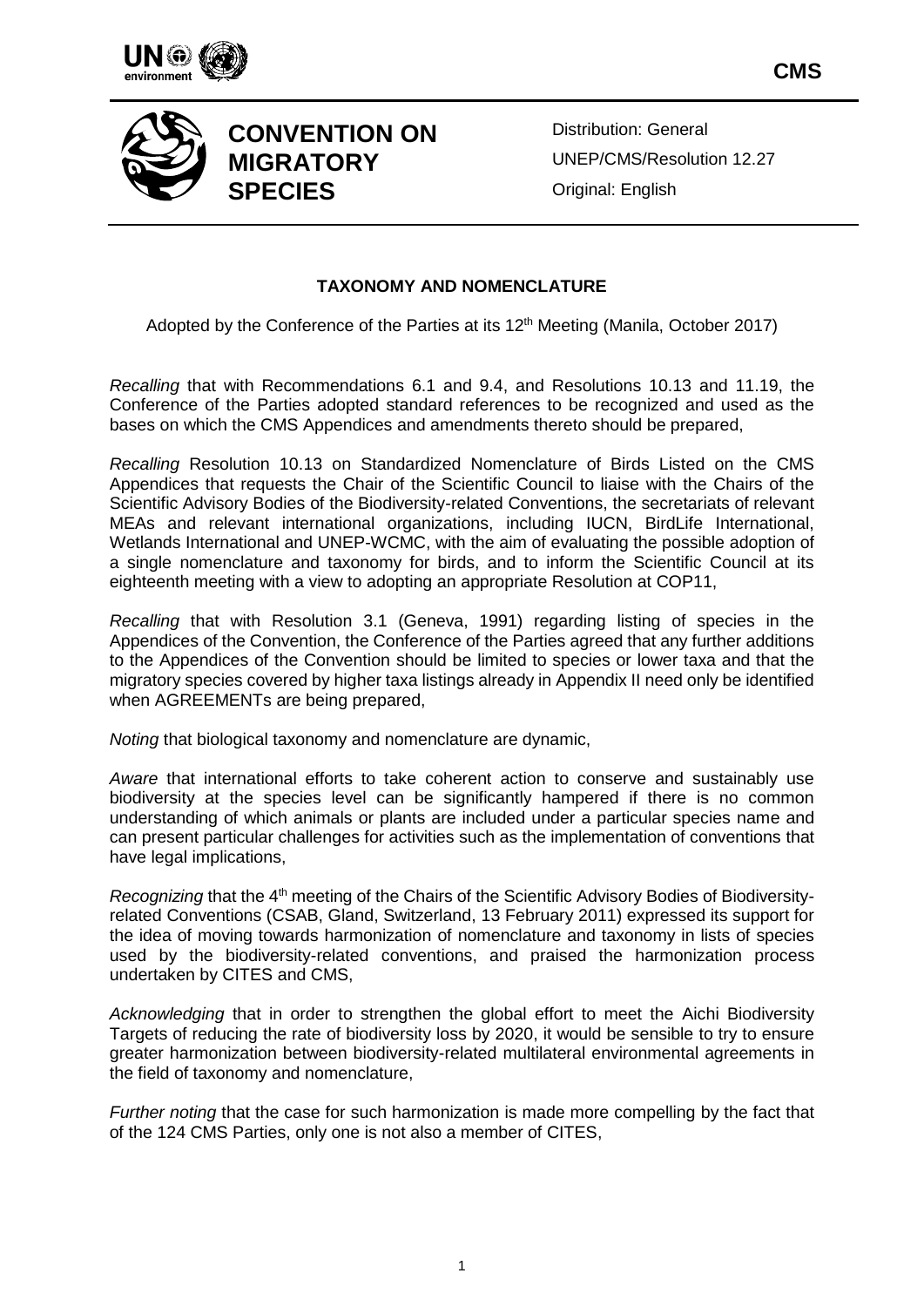*Acknowledging* that the harmonization of nomenclature can lead to a more integrated process, reduction of duplication and greater sharing of information between biodiversity-related Multilateral Environmental Agreements (MEAs),

*Recalling* that this objective was noted by the 6<sup>th</sup> Meeting of the Liaison Group of the Biodiversity-related Conventions (Bonn, May 2008), and was thereby included in the CITES/CMS List of Joint Activities adopted by the 34<sup>th</sup> Meeting of the CMS Standing Committee (Rome, November 2008); and the CMS-CITES Joint Work Programme 2012-2014 adopted at the 38th meeting of the CMS Standing Committee (Bergen, November 2011),

*Further aware* that a harmonization of bird taxonomy and nomenclature among MEAs and other partners, such as CMS, CITES, Ramsar, IUCN, BirdLife International, Wetlands International and UNEP-WCMC, can improve synergies benefitting migratory species' conservation and better implementation of CMS Family instruments,

*Recognizing* that the Chairs of the Scientific Advisory Bodies of the Biodiversity-related Conventions (CSAB) have repeatedly expressed their support for the idea of moving towards harmonization of nomenclature and taxonomy in the lists of species that they use, and requested stronger cooperation among MEAs towards that goal,

*Taking note* of the report of the Ad Hoc Meeting on Harmonization of Bird Taxonomy which took place in Formia (Italy) on 8 October 2013 (UNEP/CMS/ScC18/Inf.9.1) and *thanking* the Chair of the Scientific Council for convening that meeting,

*Taking note* also of the report of the CITES Animals Committee that took place in Veracruz (Mexico) from 28 April to 3 May,

*Stressing* that notwithstanding the adoption, for practical reasons, of standard nomenclatural references at the species level, biological diversity at all taxonomic levels should be valued, conserved and used sustainably,

*Taking note* of the recommendations of the 15th Meeting of the CMS Scientific Council (Rome, 27-28 November 2008) concerning revision of the reference nomenclature for terrestrial and aquatic mammalian species listed in the CMS Appendices,

*Noting* the recommendation provided by the CMS Scientific Council at its 18<sup>th</sup> Meeting (Bonn, 1-3 July 2014), on a standard nomenclature reference for non-passerine birds,

*Noting* that regarding albatrosses and petrels, COP10 adopted the taxonomy used by ACAP as the Convention's standard nomenclatural reference, and that ACAP takes account of the most recent taxonomic information on species of albatrosses and petrels,

*Acknowledging* that the adoption of a new reference may imply cases of synonymy, species aggregation (lumping) and/or splitting of species, and that CMS has agreed rules on how to act in such cases and their consequent reflection in the Appendices,

*Noting* the advice of the CMS Scientific Council at its 17<sup>th</sup> Meeting (Bergen, November 2011),

*Emphasizing* that stability over time in the taxonomy and nomenclature of species listed under CMS is essential to ensure legal security for the implementation of the Convention,

*Recognizing* that the taxonomy used in the Appendices to the Convention will be most useful to the Parties if standardized by nomenclatural references,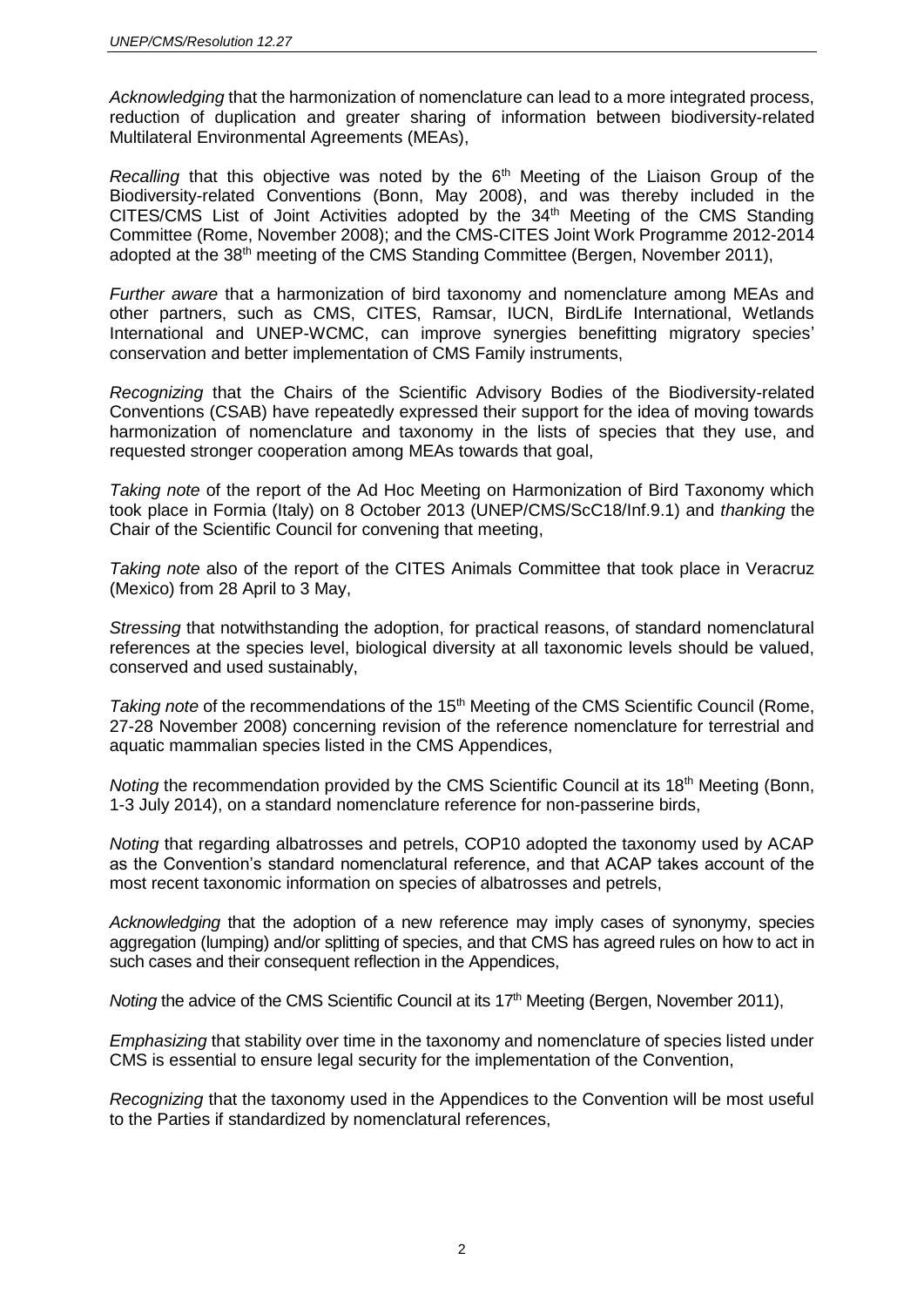# *The Conference of the Parties to the Convention on the Conservation of Migratory Species of Wild Animals*

- 1. Adopts the list of standard references<sup>1</sup> included in the Annex to be recognized and used as the basis on which the CMS Appendices and amendments thereto, are prepared;
- 2. *Agrees* to refer to the online version of Eschmeyer, W. N., R. Fricke, and R. van der Laan (eds.), Catalog of Fishes: Genera, Species, References [\(http://researcharchive.calacademy.org/research/ichthyology/catalog/fishcatmain\)](http://researcharchive.calacademy.org/research/ichthyology/catalog/fishcatmain) as reference for fish at the time of listing new species on the Appendices of CMS and *Instructs* the Secretariat to preserve a hard-copy excerpt from the online reference as the standard reference for the newly listed species;
- 3. *Instructs* the Scientific Council to review the online version of the fish reference for the species listed on the Appendices at its last meeting before each meeting of the Conference of Parties and make recommendations as to whether the name of any listed species should be updated;
- 4. *Agrees* to follow a conservative approach in the use of the online reference to update names of listed species, waiting for a new taxonomy to be confirmed by the majority of scientists and other legal frameworks such as CITES before implementing any change;
- 5. *Agrees* to adopt the same approach for other taxonomic groups in the event that online versions of standard references will be adopted for those groups;
- 6. *Instructs* the Scientific Council to review the updated online version of the bird reference for the species listed on the Appendices at its last meeting before each meeting of the Conference of Parties and make recommendations as to whether the name of any listed species should be updated;
- 7. *Reaffirms* the rules adopted by the Convention for the treatment of cases of synonymy, species splitting and species aggregation (lumping) as a result of a change of standard nomenclatural reference, as follows:
	- Synonymy: corrections can be made automatically as there is no change of status for any listed population;
	- Splitting: when a listed taxon is split into two or more, each of the resulting taxa retains the listing status of the former aggregate taxon; and
	- Aggregation (lumping): if a taxon listed in either Appendix I or Appendix II of the Convention is merged with one or more unlisted taxa, under its name or that of one of the unlisted taxa, the entire aggregate taxon will be listed in the Appendix that included the originally listed, narrower taxon in all cases where the unlisted entity thus added has the same conservation status as, or a worse one than, that of the previously listed taxon. In all other cases, a taxonomic or geographical restriction will be introduced, pending consideration by the Scientific Council and the Conference of the Parties of extended listing proposals;

 $\overline{a}$ 

 $1$  As of yet there has been no need for a standard taxonomic reference for insects or reptiles (except marine turtles).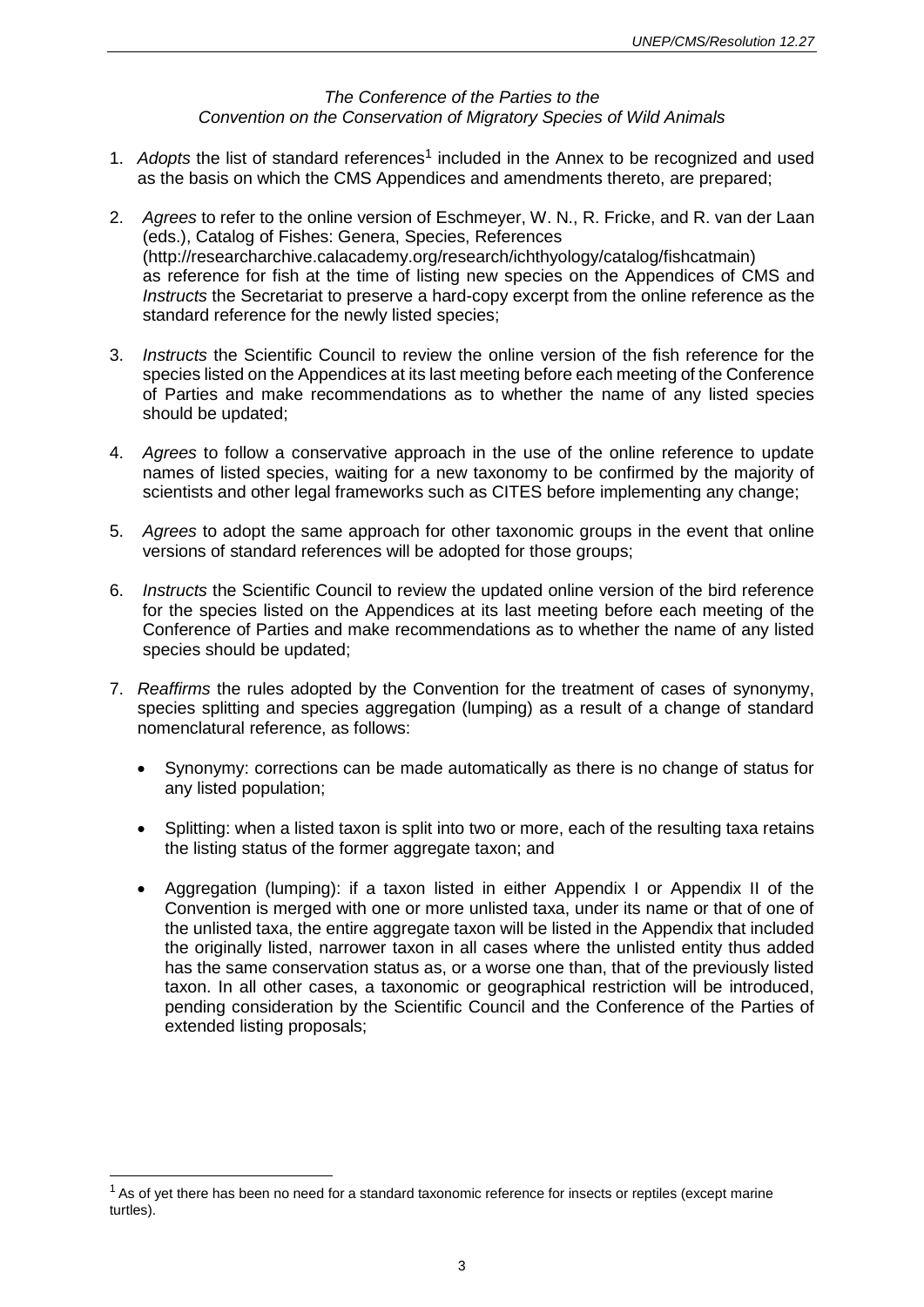- 8. *Urges* other MEAs to adopt the same standard taxonomic reference for passerine birds; and
- 9. *Repeals*
	- a) Recommendation 6.1, *Standardized Nomenclature for the CMS Appendices*;
	- b) Recommendation, 9.4, *Standardized Nomenclature for the CMS Appendices*;
	- c) Resolution 10.13, *Standardized Nomenclature of Birds Listed on the CMS Appendices*; and
	- d) Resolution 11.19, *The Taxonomy and Nomenclature of Birds Listed in the Appendices*.